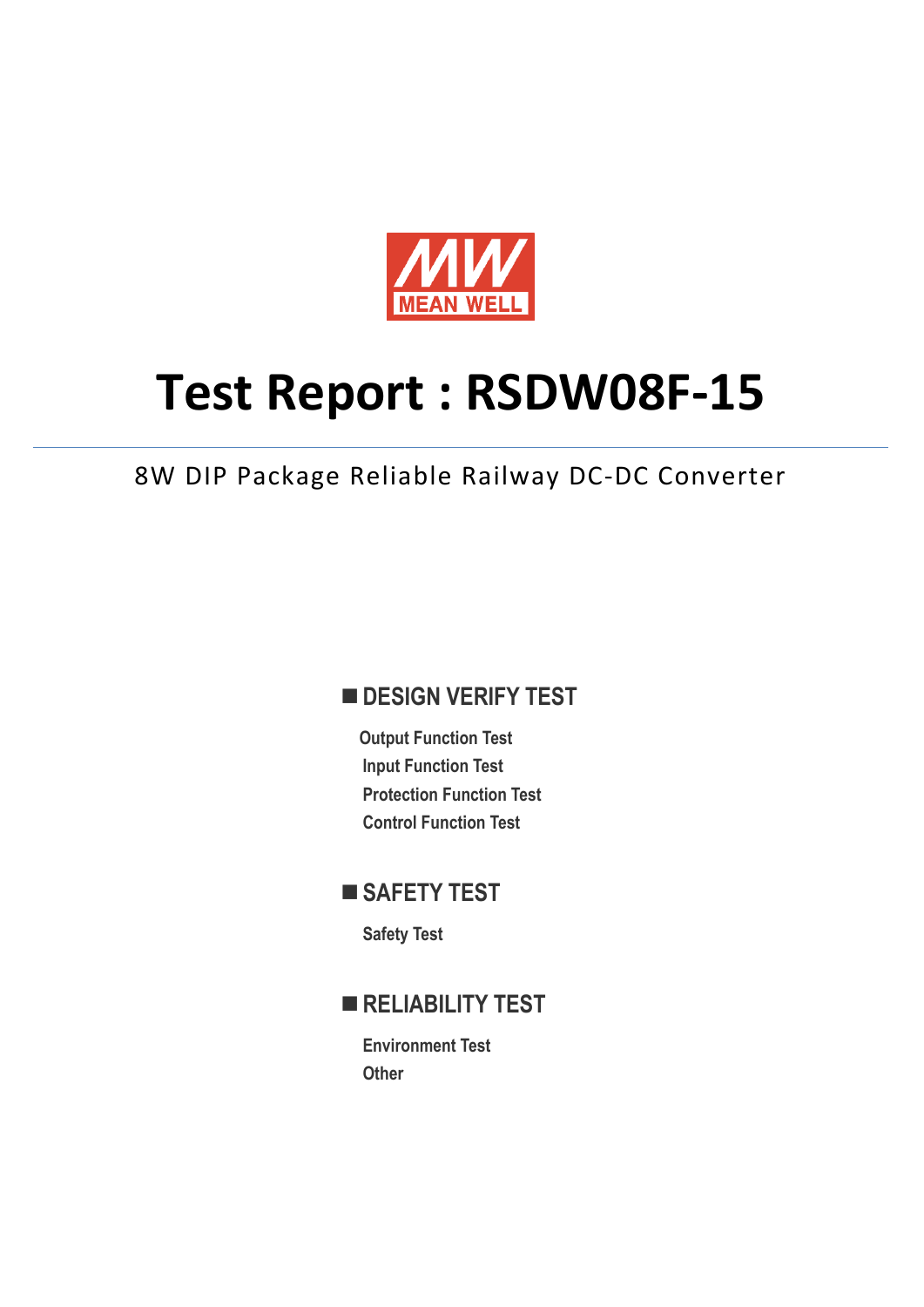

# **DESIGN VERIFY TEST**

#### **OUTPUT FUNCTION TEST**

| <b>NO</b>      | <b>TEST ITEM</b>          | <b>SPECICATION</b>      | <b>TEST CONDITION</b>                                    | <b>RESULT</b>       | <b>VERDICT</b> |
|----------------|---------------------------|-------------------------|----------------------------------------------------------|---------------------|----------------|
| 1              | <b>VOLTAGE ACCURACY</b>   | $-1.5\% - +1.5\%$ (Max) | I/P:24VDC<br>O/P:FULL LOAD<br>Ta:25 $°C$                 | $+1.11%$            | P              |
| $\overline{2}$ | <b>RIPPLE &amp; NOISE</b> | 50 mVp-p (Max)          | I/P:24VDC<br>O/P:FULL LOAD<br>Ta: $25^{\circ}$ C         | $14 \text{ mV}$     | P              |
| 3              | LINE REGULATION           | $-0.5\% - +0.5\%$ (Max) | $I/P$ :9VDC~36VDC<br>O/P:FULL LOAD<br>Ta:25 $°C$         | $-0.01\% - +0.01\%$ | P              |
| 4              | <b>LOAD REGULATION</b>    | $-0.5\% - +0.5\%$ (Max) | I/P:24VDC<br>O/P:0% LOAD~FULL LOAD<br>Ta: $25^{\circ}$ C | $-0.04\% - +0.13\%$ | P              |

#### **INPUT FUNCTION TEST**

| <b>NO</b>      | <b>TEST ITEM</b>      | <b>SPECICATION</b>                                | <b>TEST CONDITION</b>                                 | <b>RESULT</b>                            | <b>VERDICT</b> |
|----------------|-----------------------|---------------------------------------------------|-------------------------------------------------------|------------------------------------------|----------------|
|                | INPUT VOLTAGE RANGE   | 9 VDC ~36 VDC                                     | I/P:TESTING<br>O/P:FULL LOAD<br>Ta:25 $°C$            | 8.1~36.0 VDC                             | P              |
| $\overline{2}$ | <b>EFFICIENCY</b>     | 85% (Typ)                                         | I/P:24VDC<br>O/P:FULL LOAD<br>Ta: $25^{\circ}$ C      | 86.96%                                   | P              |
| 3              | <b>DC CURRENT</b>     | 390 mA / FULL LOAD (Max)<br>10 mA / NO LOAD (Max) | I/P:24VDC<br>O/P:NO / FULL LOAD<br>Ta: $25^{\circ}$ C | 385.7 mA / FULL LOAD<br>7.5 mA / NO LOAD | P              |
| $\overline{4}$ | UNDER VOLTAGE LOCKOUT | POWER UP 8.8VDC (Typ)<br>POWER DOWN 8.0VDC (Typ)  | I/P:TESTING<br>O/P:FULL LOAD<br>Ta: $25^{\circ}$ C    | POWER UP 8.5VDC<br>POWER DOWN 8.02VDC    | P              |

#### **PROTECTION FUNCTION TEST**

| <b>NO</b> | <b>TEST ITEM</b>     | <b>SPECICATION</b> | <b>TEST CONDITION</b>                            | <b>RESULT</b>                                | <b>VERDICT</b> |
|-----------|----------------------|--------------------|--------------------------------------------------|----------------------------------------------|----------------|
|           | SHORT PROTECTION     | <b>CONTINUOUS</b>  | I/P:36VDC<br>O/P:FULL LOAD<br>Ta: $25^{\circ}$ C | <b>HICCUP MODE</b><br>AUTO-RECOVER           | Þ              |
|           | OVER LOAD PROTECTION | $120\% - 180\%$    | I/P:24VDC<br>O/P:TESTING<br>Ta: $25^{\circ}$ C   | 167.7%<br><b>HICCUP MODE</b><br>AUTO-RECOVER | D              |